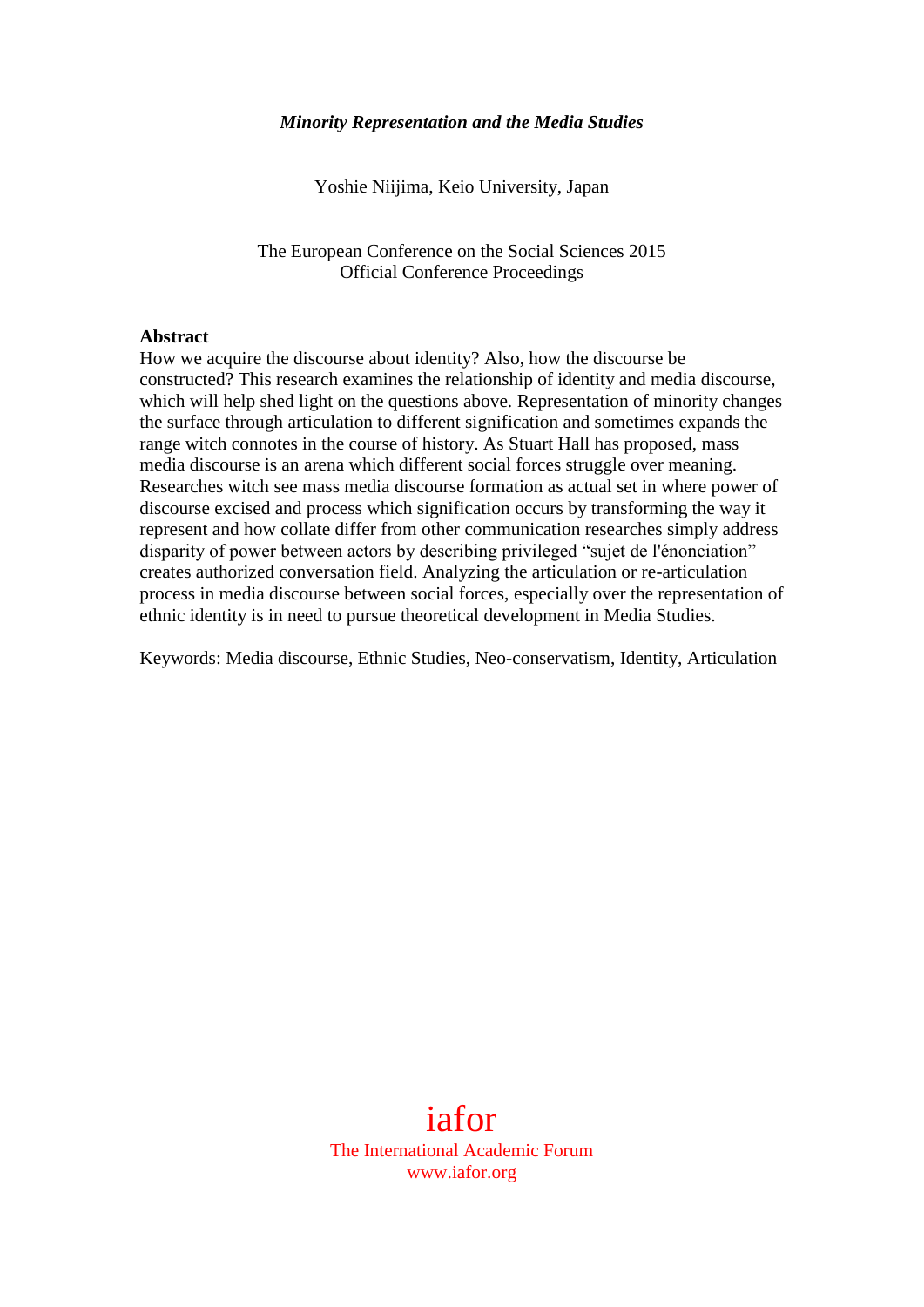# **1. Overview on Ethnic Studies and Minority Representation**

The dominant paradigm of minority for the fast half-century has been that of ethnicity. By 1920s, biologic and Social Darwinist conceptions of race predominated. Thishierarchical conception of race which considered as natural and preset in history—for example eugenics was cHallenged by class- and nation- based paradigms of race after mid-1960s (Omi and Winant 1994:12, Selden 1992).CHallenging the dominant race conception was encouraged by the social movements of 60s and also was building theoretical foundation of the movement itself.

*"These theoretical cHallenges originated with the black and other racial minority movements which rejected two central aspects of the ethnicity approach: the European immigrant analogy which suggested that racial minorities could be incorporated into American life in the same way that white ethnic groups had been, and the assumption of a fundamental, underlying American commitment to equality and social justice for racial minorities"(Omi and Wiannt 1994:12).*

Stuart Hall a theoretical leader of Cultural Studies who introduced neo-Marxism to mass communication research questioned why and how specific articulation of collective representation of identity by the mass media was accepted as unswerving, under neo-liberal regime. He set his focus on this discourse articulation process.

It is imperative to critically question the meanings of media representations and expose discourse formation.

The research takes a critical look on the argumentations ofmediarepresentations or conceptualizations of identity presented in current academic particularly surrounding cultural analysis (i.e. ethnic studies). Moving beyond theaccuracy or inaccuracy of specific representations,this research focuses on the question of power relations. This is done through discourse analysis of collective identity

The aim of this research is to raise awareness about thesignificance of discourse analysis in terms of analyzing the articulation or re-articulation process of discourse between social forces, especially over the representation of ethnic identity.This is done by presenting a view from the social constructions of reality by P.L. BERGER and Thomas LUCKMANN. Hopefully, elaborating the approach from the sociology of knowledge enables participation in these discourses to conduct themselves more skillfully through such conceptual labyrinths of cultural studies.

# **2. Cultural Project and Discourse analysis in Cultural Studies**

In 1979, Stuart HALL became and sociology professor at Open University. The start of the Open University in Britain cannot be separated with the rise of minority politics. It started up as implementation of educating working class adults. He took this opportunity to access normal people―the women, the black students, in nonacademic environment. This attempt could be said the manifestation of his aim to expand public pedagogy as cultural politics. The text book made for course D318 of Open University includes "The work of representation" and "The spectacle of the 'Other'" written by him. In those articles, he developed his theory on power of representation and minority politics. Stuart HALL as an intellectual and a public icon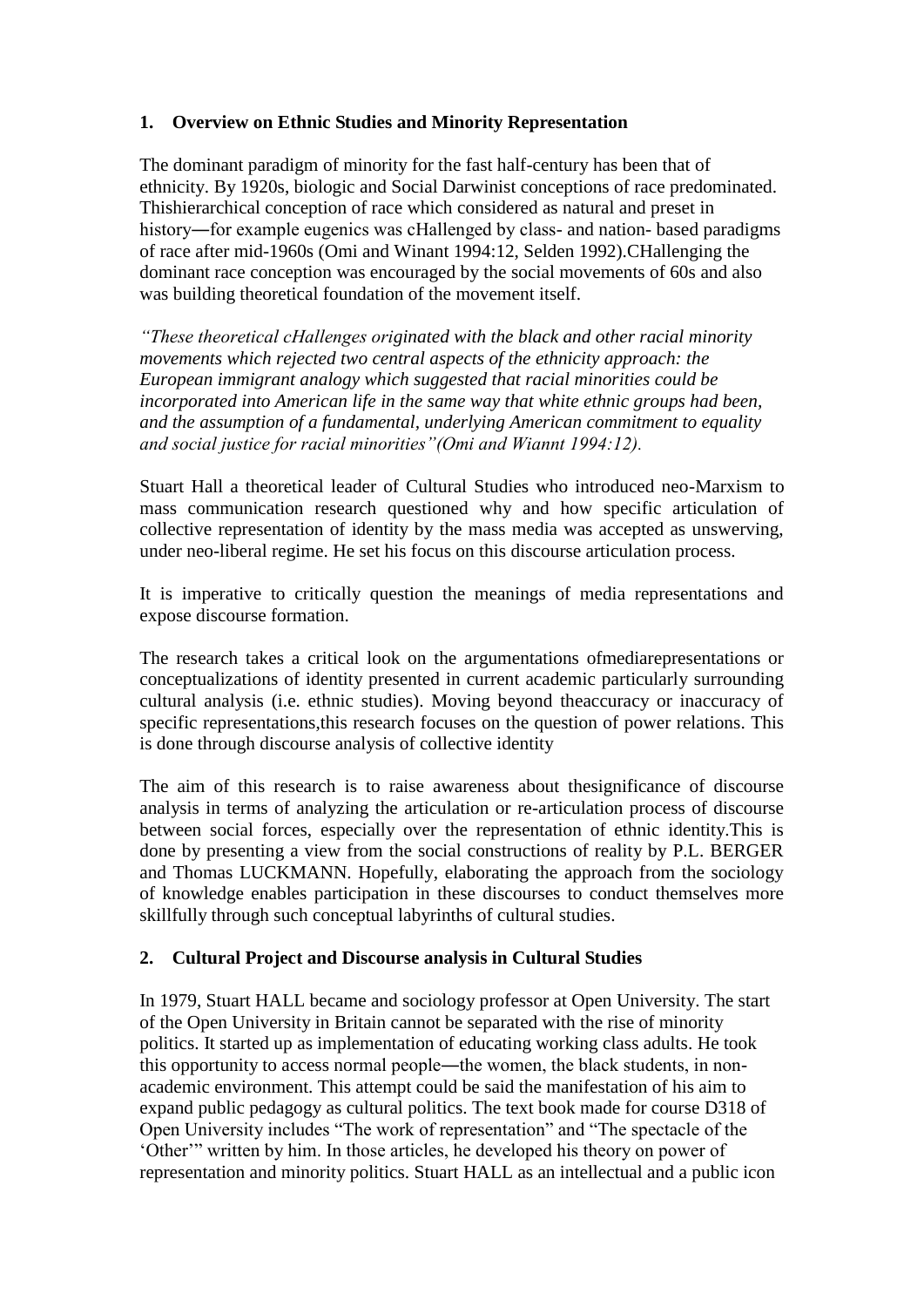used its name to have enweaving relation with the public through mediated Open University courses and hoped to well up grassroots movement counter to neoliberalism.

HALL adopted this discourse approachfrom Ernesto LACLAU<sup>1</sup> and introduced to media studies. Heexplores how the representation (shared language of a culture, its signs and images), provides a conceptual index that gives meaning to the world rather than simply reflecting it. He concerned the shaping of our collective perceptions, and how the dynamics of media representation reproduce forms of symbolic power.

By looking at the process of discourse formation, we will be able to see the identity as generatedin a formwhich isalwayscollated to representation; "subjected self". Because identity is a suture point of discourse practice inviting specific discourse socialized subject and the process of construction of self by calling  $(HALL 1996:5=2001:15)$ . Moving beyond the inaccuracy of specific representations, he claims that the process of representation itself constitutes the very world it aims to represent.

*Identity is a suture point of discourse practice inviting specific discourse socialized subject and the process of construction of self by calling*(*HALL 1996:5=2001:15*)*.* 

The mining exists within its representation. Cultural Studies question where these meaning come from, and how they are constructed through representation, especially images seen through the media.

Cultural Studies vividly demonstrate the ways in which actors produce and actively consume circulating representation, though it failed to show the changes in representations over the time. If unification is sustained under certain circumstances, then that might changes in the course of history.

### **3. Rethinking the significance of discourse analysis**

Representation of identity changes the surface through articulation to different siginification and sometimes expands the range witch connotes in the course of history.

Analyzing the articulation or re-articulation process of discourse, especially over the representation of ethnic identity is in need to pursue theoretical development in Ethnic Studies. As HALL has proposed, mass media is an arena which different social forces struggle over meaning. Researches witch see mass media discourse formation as actual set in where power of discourse excised and process which signification occurs by transforming the way it represent and how collate differ from other communication researches simply address disparity of power between actors by describing privileged "sujet de l'énonciation" creates authorized conversation field.

2005: 2).

<sup>1</sup> <sup>1</sup>Discourse theories-like those of Michel Foucault or Ernesto LACLAU and Chantal

MOUFFE aim to set the groundings to analyze the social macro-level of

power/knowledge relationships or the articulation of collective identities (Keller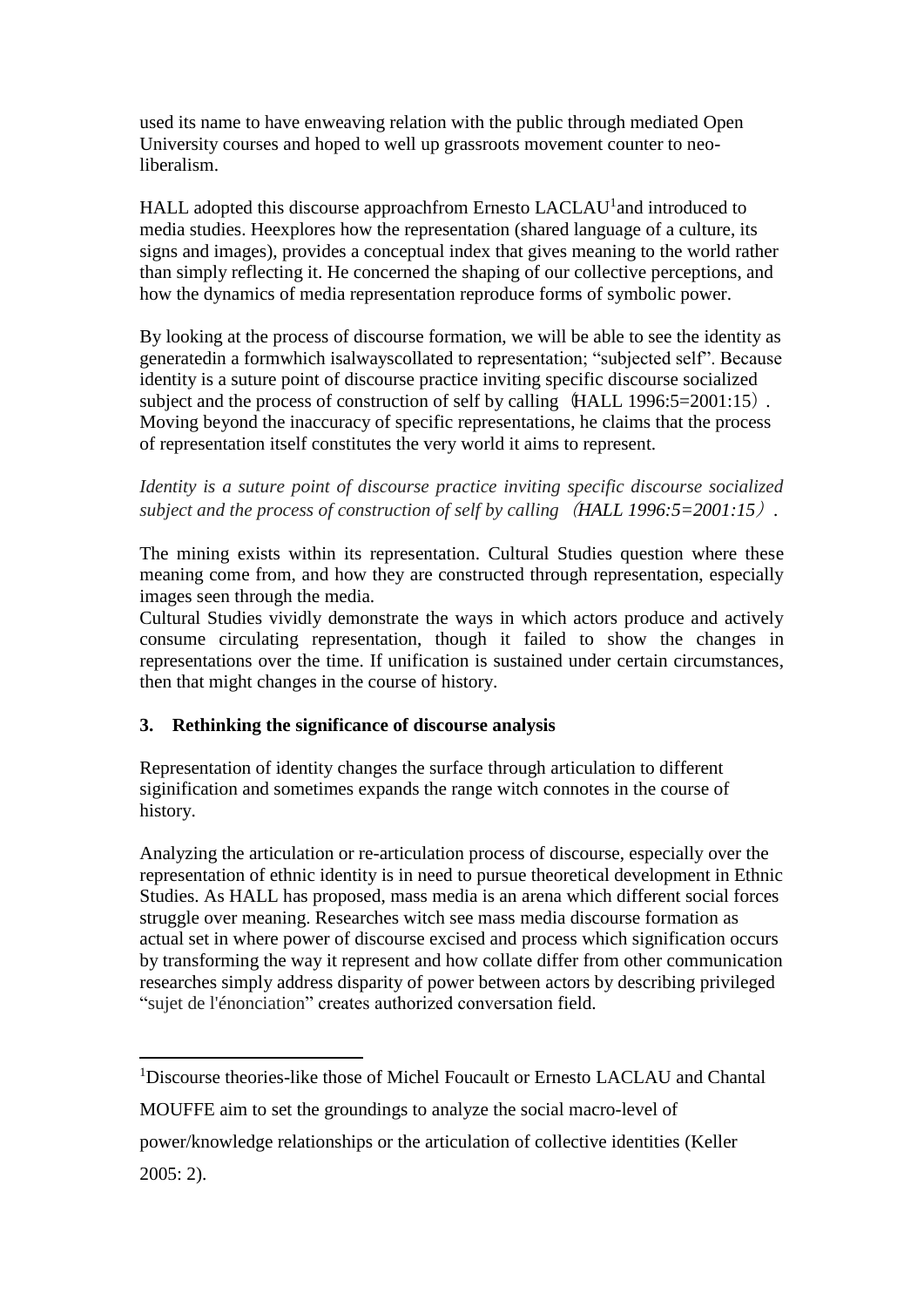Stuart HALL's Discourse Analysis Signification Signifying practice Formation Articulation

Legitimation 'explains' the institutional order by ascribing cognitive validity to its objectivatedmeanings.Legitimation justifies the institutional order by giving a normativedignity to its practical imperatives. It is important to understand that legitimation hasa cognitive as well as a normative element. Legitimation not only tells the individualwhy he *should* perform one action and not another; it also tells him why things are whatthey are. (HALL, "Deviance," p. 276)

HALL says power consistently strives to fix meaning to support its agenda. Then Power consistently strives to fix meaning to support its agenda.Looking at the changes in discourse and how its accepted "legit" will help to understand the an enweaving relation of discourse and society especially when it works to reconfirm the existing social order of American society.

Analyzing the articulation or re-articulation process of discourse between social forces, especially over the representation of ethnic identity is in need to pursue theoretical development in Ethnic Studies. In many studies on ethnic groups, this systematical view on minority representation and its interwoven relation with neoconservative wave are overlooked due to convergence to the actual racist experiences of minorities.

# **4. CASE STUDY Asian American representation and changes in education policy**

### Creation of Model Minority Representation

Starting in the late 1960s, Asian people were said to be the role model of other minority groups for their assimilative successand were given the name of "model minority." This model minority representation is created under the influence of neoconservatism. In neo-conservative self-responsibility rhetoric, Asian people were praised for gaining better social position through their hard work and following traditional "American value," ascontrast to other minority groups who actively participated in social movements.The startled White majority who felt threatened by growing visibility of minorities began to criticize those minority groups who raise their voice to gain better social treatments in American society.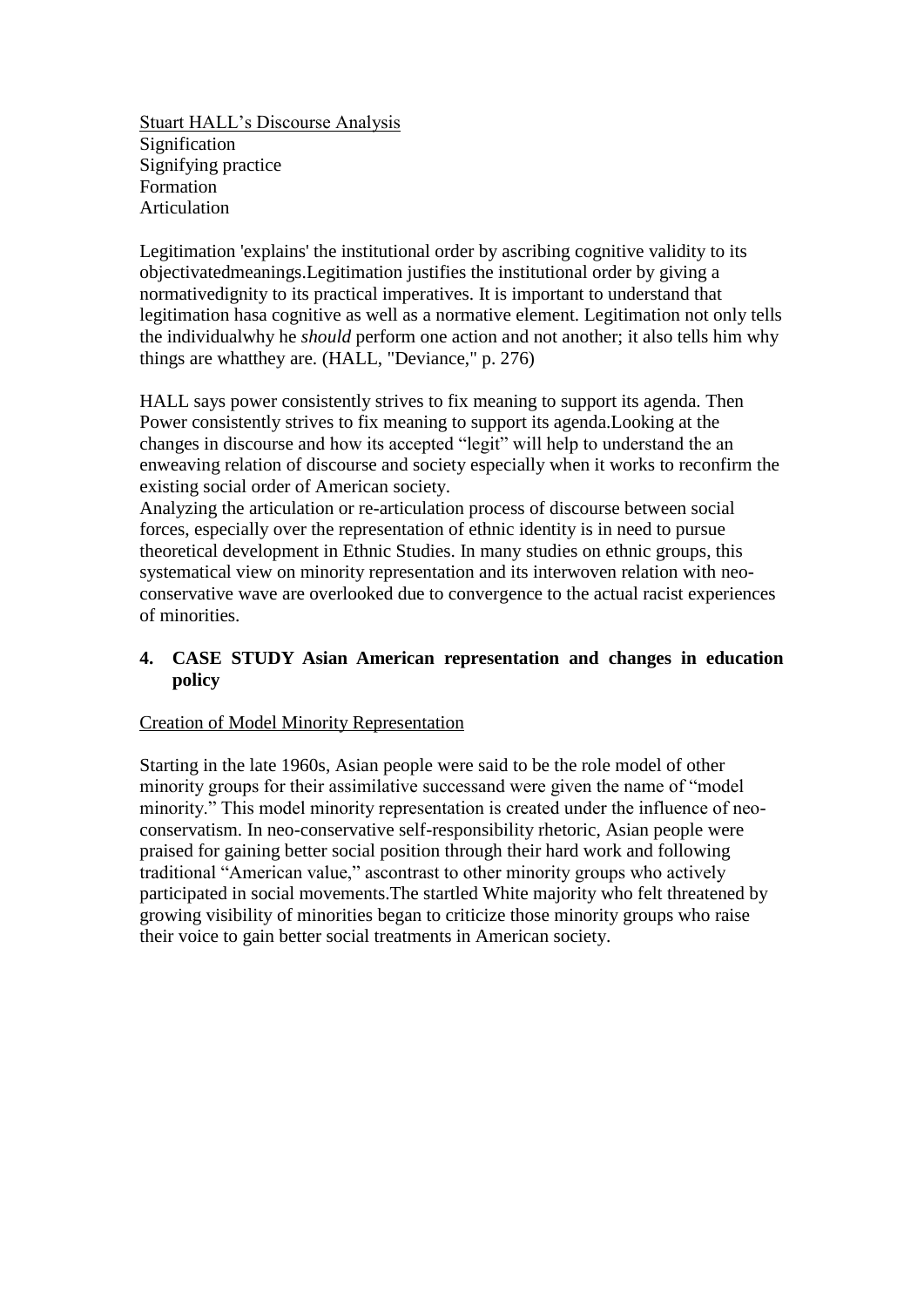



Source: Newsweek, (On Campus special issue) TIME, (On Whiz Kids special issue)

# From Successor in Assimilation to Victims of Model minority representation

Over the course of changing political and social contexts, "the ideal of racial equality has shifted to hold a very different meaning than that propagated by the Brown decision (2006, 14). We may see this interesting shift through a Supreme Court case which brought by a group of Chinese Americans. The Brian Ho, Patrick Wong, & Hilary Chen v. SFUSD lawsuit<sup>2</sup> cHallenged race-based admissions policies that were intended to ensure diversity by giving special consideration to African-American and Latino students in San Francisco United School District (Robles 2006).

The Ho plaintiffs portrayed Asian Americans as model minorities to portray themselves as victims of discrimination, and used an argumentation constructs Black and Latino students as undeserving and unqualified beneficiaries of affirmative action.In the *Ho* lawsuit, African Americans were cast as villains, whether explicitly or illicitly by a group of Asian Americans, who claimed reverse discrimination and specific harm to their ethnic group (Robles 2006, 29).Together this type of minority representation is seen in the media coverage. The media quickly picked up this case and linked to anti-Affirmative Action cases which White students sued the top schools for refusing their entrances. In those media coverage, Asian students are said to be refused from the top schools due to their growing visibility, in other words their excellence. In the case of Ho vs. SFUSD, Asian people were illustrated as model minority and positioned second to White people as works of ethnic studies had been criticizing.

The argumentations exploited by Asian activists shifted over time. This shift is coopted by a neoconservative movement.The neo-conservative self-responsibility rhetoric, has worked to cast African Americans and Latinos as undeserving beneficiaries, through invoking merit and equality also using the model minority representation.The media, firstly representing them as overachievers then by

1

<sup>&</sup>lt;sup>2</sup>Ho v. San Francisco United Sch. Dist. 147F.3d 854, 860 (9<sup>th</sup> Cir. 1998).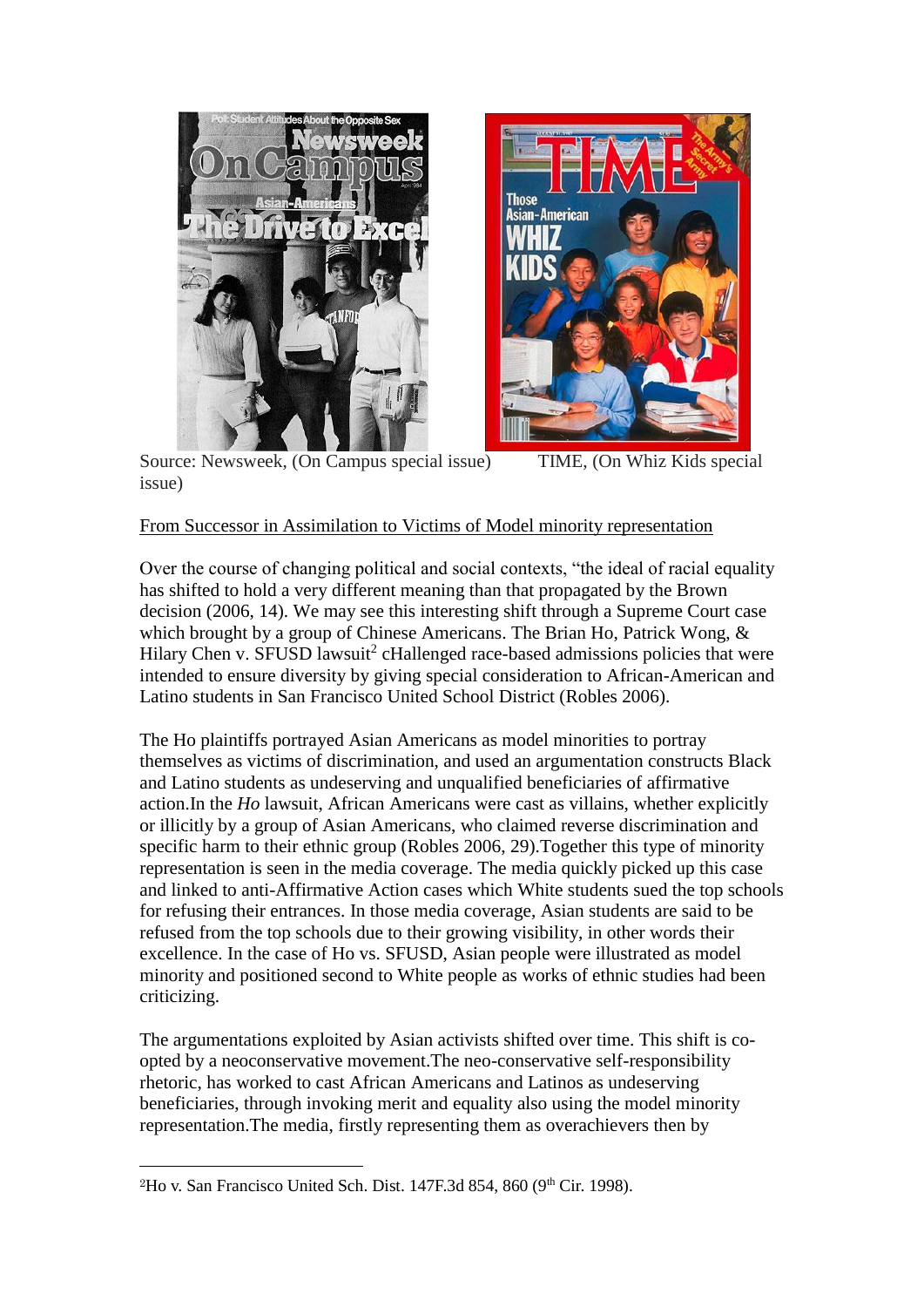employing the study achievements of ethnic studies positioned Asian people as victims of stereotyping, then to the victims of AA (wrongly refused from their wished schools due to spare spaces for other minority groups.)

The crux of my work is not wholly about following the changes in argumentation surrounding race in these different arenas, but it is also about examining the way that media and political articulation of race/color differences influencing social race/ethnic formation through media representation.